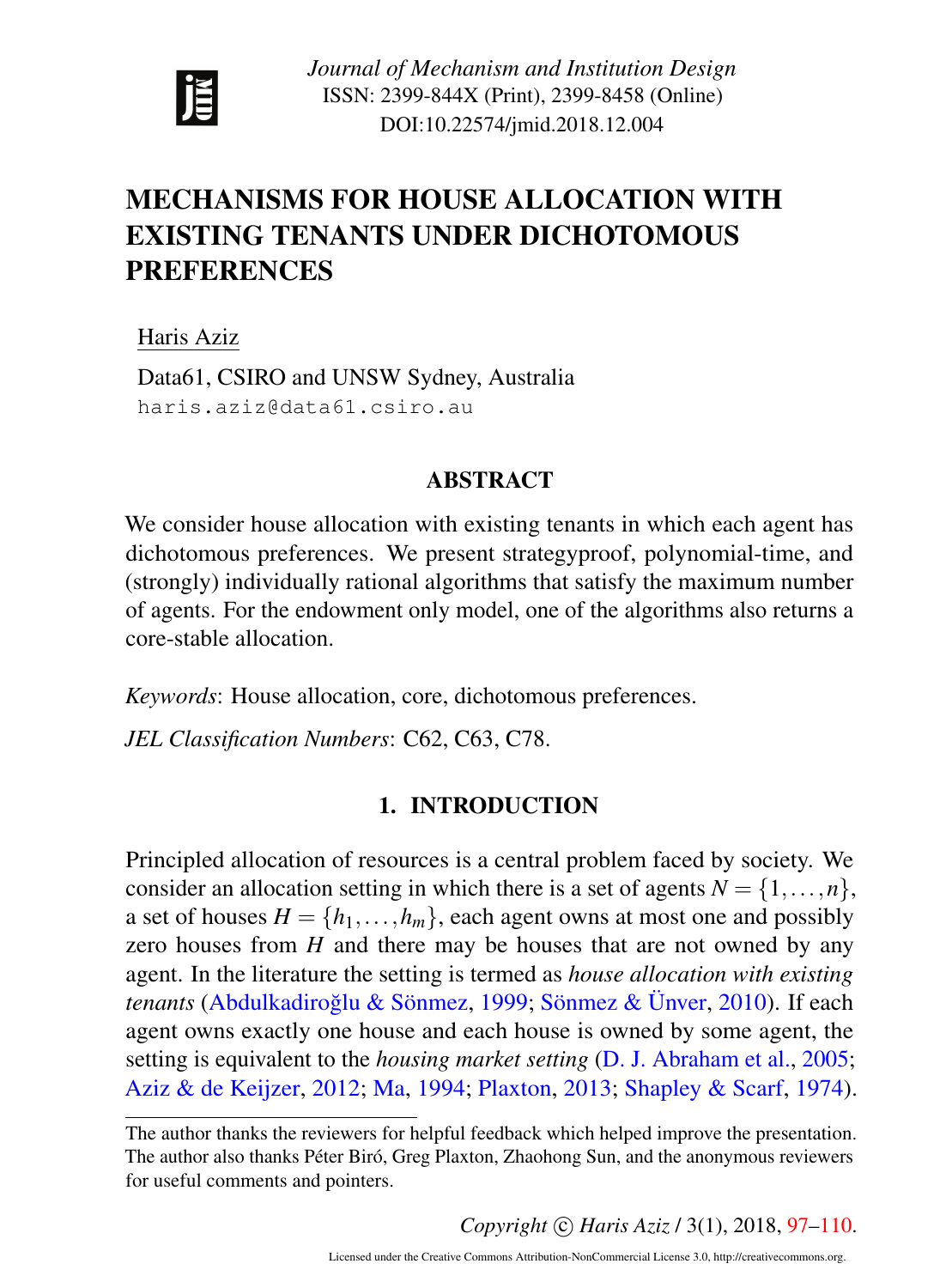If no agent owns a house, the setting is equivalent to the house allocation model [\(Hylland & Zeckhauser,](#page-12-3) [1979;](#page-12-3) [Svensson,](#page-13-5) [1994\)](#page-13-5).

The setting captures various allocations settings including allocation of dormitory rooms as well as kidney exchange markets. We consider housing market with existing tenants setting with the assumption that each agent has dichotomous preferences with utility zero or one.

Dichotomous preferences are prevalent in many settings. A kidney may either be compatible or incompatible for a patient. A dormitory room may be within budget or outside budget for a student. [Bogomolnaia & Moulin](#page-12-4) [\(2004\)](#page-12-4) give numerous other examples where dichotomous preferences make sense in allocation and matching problems. Interestingly, since dichotomous preferences require indifference in preferences, they are not covered by many models considered in the literature that assume strict preferences (Abdulkadiroğlu  $\&$ Sönmez, [1999;](#page-12-0) Sönmez & Ünver, [2010\)](#page-13-0). If a house is acceptable, we will refer to it as an acceptable house. If an agent gets a house that is acceptable, we will say that the agent is *satisfied*.

For the setting, we study how to allocate the houses to the agents in a desirable manner. There are several properties that capture how to allocate resources in a desirable manner. We consider the standard normative properties in market design: (i) *Pareto optimality*: there should be no other allocation in which each agent is at least as happy and at least one agent is strictly happier (ii) *individual rationality (IR)*: no agent should have an incentive to leave the allocation program (iii) *strategyproofness*: no agent should have an incentive to misreport his preferences. We also consider a stronger notion of individual rationality that requires that either an agent keeps his endowment or gets some house that is strictly better. Finally, we consider a property stronger than Pareto optimality: maximizing the number of agents who are satisfied. If we rephrase dichotomous preferences in terms of 1-0 utilities, the goal is equivalent to maximizing social welfare. Under 1-0 utilities, an allocation maximizes welfare if a maximum number of agents get utility 1 or in other words a maximum number of agents are satisfied. Throughout the paper, when we refer to (utilitarian) welfare, we will assume that the underlying cardinal utilities are 1-0.

The main results are as follows:

Theorem 1. *For house allocation with existing tenants with dichotomous preferences, there exists an algorithm (MSIR) that is polynomial-time, strategyproof, and allocates acceptable houses to a maximum number of agents*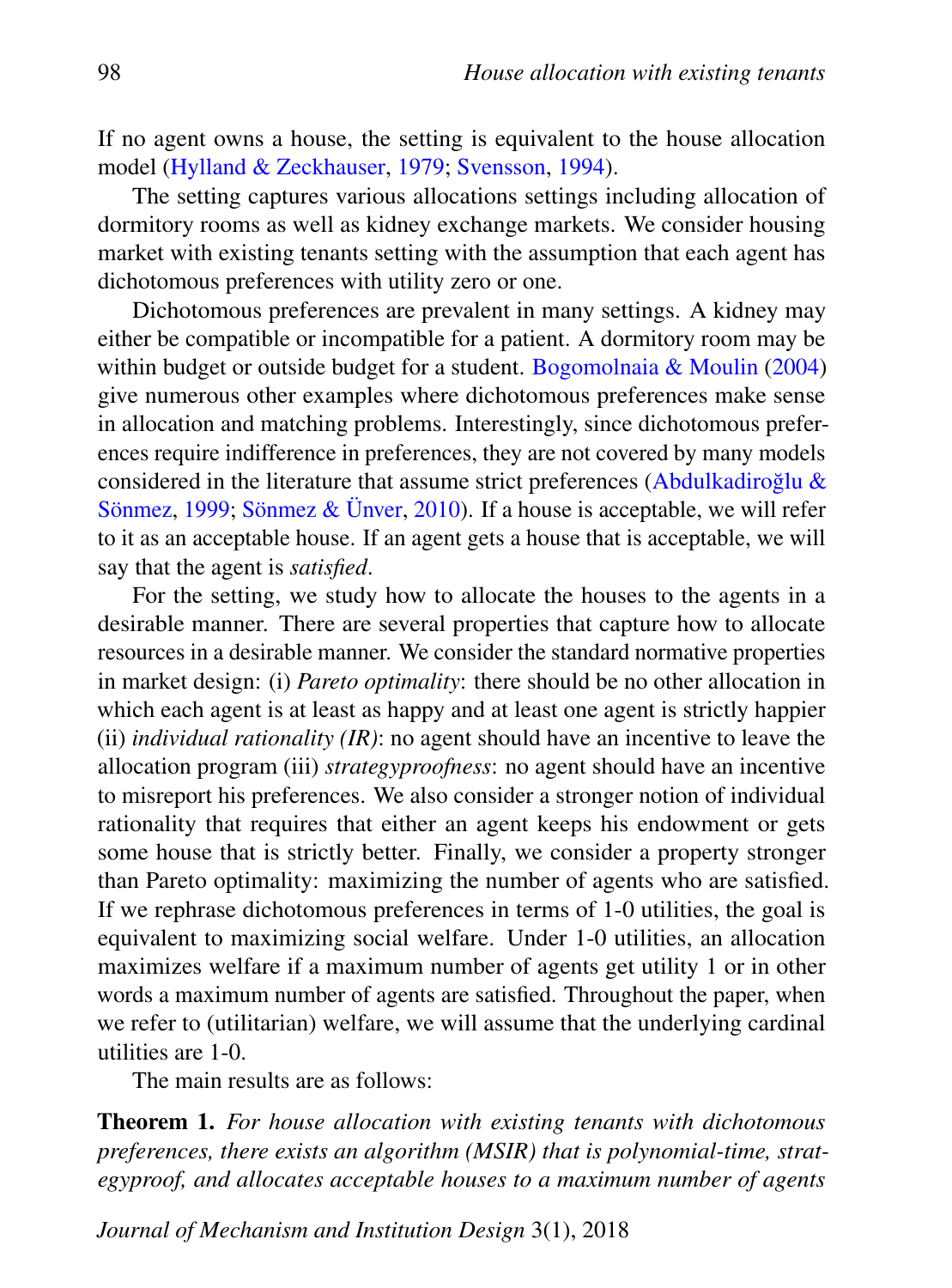*subject to strong individual rationality. In the endowment setting in which each house is initially owned by an agent, the algorithm is core stable.*

Theorem 2. *For house allocation with existing tenants with dichotomous preferences, there exists an algorithm (MIR) that is polynomial-time, strategyproof, allocates acceptable houses to a maximum number of agents, and is Pareto optimal.*

#### 2. RELATED WORK

House allocation with existing tenants model was introduced by [Abdulka](#page-12-0) $div$  [diroglu & S](#page-12-0)önmez [\(1999\)](#page-12-0). They assumed that agents have strict preferences and introduced mechanisms that are individually rational, Pareto optimal and strategyproof. The results do not apply to the setting with dichotomous preferences.

In the restricted model of housing markets, [Jaramillo & Manjunath](#page-12-5) [\(2012\)](#page-12-5) proposed a mechanism called TCR that is polynomial-time, IR (but not S-IR), Pareto optimal and strategyproof even if agents have indifferences. The results also apply to housing markets under dichotomous preferences. The MIR and MSIR mechanisms are relatively simpler and the arguments for their properties are simple and direct as well.

Another natural approach to allocation problems is to satisfy the maximum number of agents by computing a maximum weight matching. However, such an approach violates individual rationality. [Krysta et al.](#page-13-6) [\(2014\)](#page-13-6) proposed algorithms for house allocation with 1-0 utility. However their algorithms are for the model in which agents do not have any endowment.

For kidney exchange with 1-0 utilities, [D. Abraham et al.](#page-12-6) [\(2007\)](#page-12-6) and [Biro](#page-12-7) [et al.](#page-12-7) [\(2009\)](#page-12-7) presented an algorithm that is strongly individually rational and satisfies the maximum number of agents. The algorithm does not cater for the cases where agents own acceptable houses, or there may be houses that are not owned by any agents. Furthermore, they did not establish strategyproofness or core stability of their mechanism.

#### 3. PRELIMINARIES

Let  $N = \{1, \ldots, n\}$  be a set of *n* agents and  $H = \{h_1, \ldots, h_m\}$  a set of *m* houses. The endowment function  $e : N \to H \cup \{\text{null}\}\)$  assigns to each agent the house he originally owns. The value  $e(i)$  is null if agent *i* does not own a house.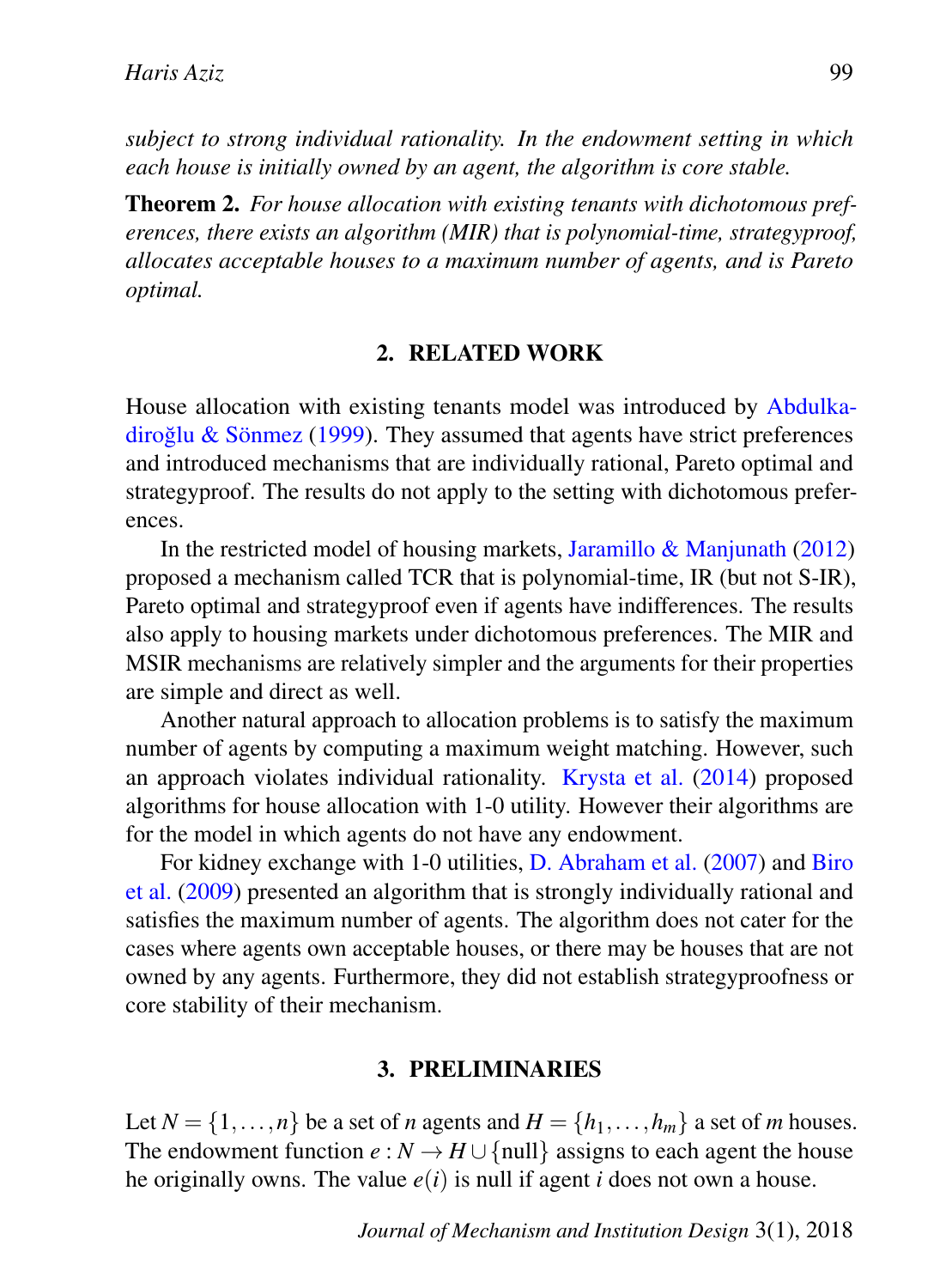Each agent has complete and transitive preferences  $\succsim_i$  over the houses and  $\mathcal{E} = (\mathcal{E}_1, \dots, \mathcal{E}_n)$  is the preference profile of the agents. The *housing market* is a quadruple  $M = (N, H, e, \succsim)$ . For  $S \subseteq N$ , we denote  $\bigcup_{i \in S} \{e(i)\}\$  by  $e(S)$ . A function  $x : S \to H$  is an *allocation* on  $S \subseteq N$  tha allocates house  $x(i)$  to agent  $i \in N$ . The goal is to allocate the houses in a mutually beneficial and efficient way.

Since we consider dichotomous preferences, we will denote by  $A_i$  the set of houses acceptable by  $i \in N$ . These houses are *acceptable* to *i* whereas the other houses are unacceptable to *i*. Agent *i* is *satisfied* when he gets an acceptable house. Since we consider welfare as well, we will assume that acceptable houses give utility one to the agent and unacceptable houses give utility zero. Hence getting an unacceptable house is equivalent to not getting a house.

An allocation *x* is *individually rational (IR)* if  $x(i) \succsim_{i} e(i)$  for all  $i \in N$ . IR requires that an agent endowed with an acceptable house is allocated an acceptable house. An allocation *x* is *strongly individually rational (S-IR)* if  $x(i) = e(i)$  or  $x(i) \succ_i (e(i))$  for all  $i \in N$ . SIR requires that an agent only changes his house if he gets a strictly more preferred house.

A coalition *S* ⊆ *N blocks* an allocation *x* on *N* if there exists an allocation *y* on *S* such that for all  $i \in S$ ,  $y(i) \in e(S)$  and  $y(i) \succ_i x(i)$ . An allocation *x* on *N* is in the *core (C)* of market *M* if it admits no blocking coalition. An allocation that is in the core is also said to be *core stable*. A coalition  $S \subseteq N$ *weakly blocks* an allocation *x* on *N* if there exists an allocation *y* on *S* such that for all  $i \in S$ ,  $y(i) \in e(S)$ ,  $y(i) \succeq_i x(i)$ , and there exists an  $i \in S$  such that  $y(i) \succ_i x(i)$ . An allocation *x* on *N* is in the *strict core (SC)* of market *M* if it admits no weakly blocking coalition. An allocation that is in the strict core is also said to be *strict core stable*. An allocation is *Pareto optimal (PO)* if *N* is not a weakly blocking coalition. It is clear that strict core implies core and also Pareto optimality. Core implies individual rationality.

*From now on we will assume 1-0 utilities for all the statements.*

<span id="page-3-0"></span>Example 1. *Consider a house allocation with existing tenants setting:*

- $N = \{1, 2, 3, 4, 5\}$ ;
- $H = \{h_1, h_2, h_3, h_4\}$ ;
- $e(i) = h_i$  for  $i \in \{1, ..., 4\}$ ;  $e(5) = null$
- $A_1 = \{h_2\}$ ;  $A_2 = \{h_3\}$ ;  $A_3 = \{h_1\}$ ,  $A_4 = \{h_3\}$ ,  $A_5 = \{h_4\}$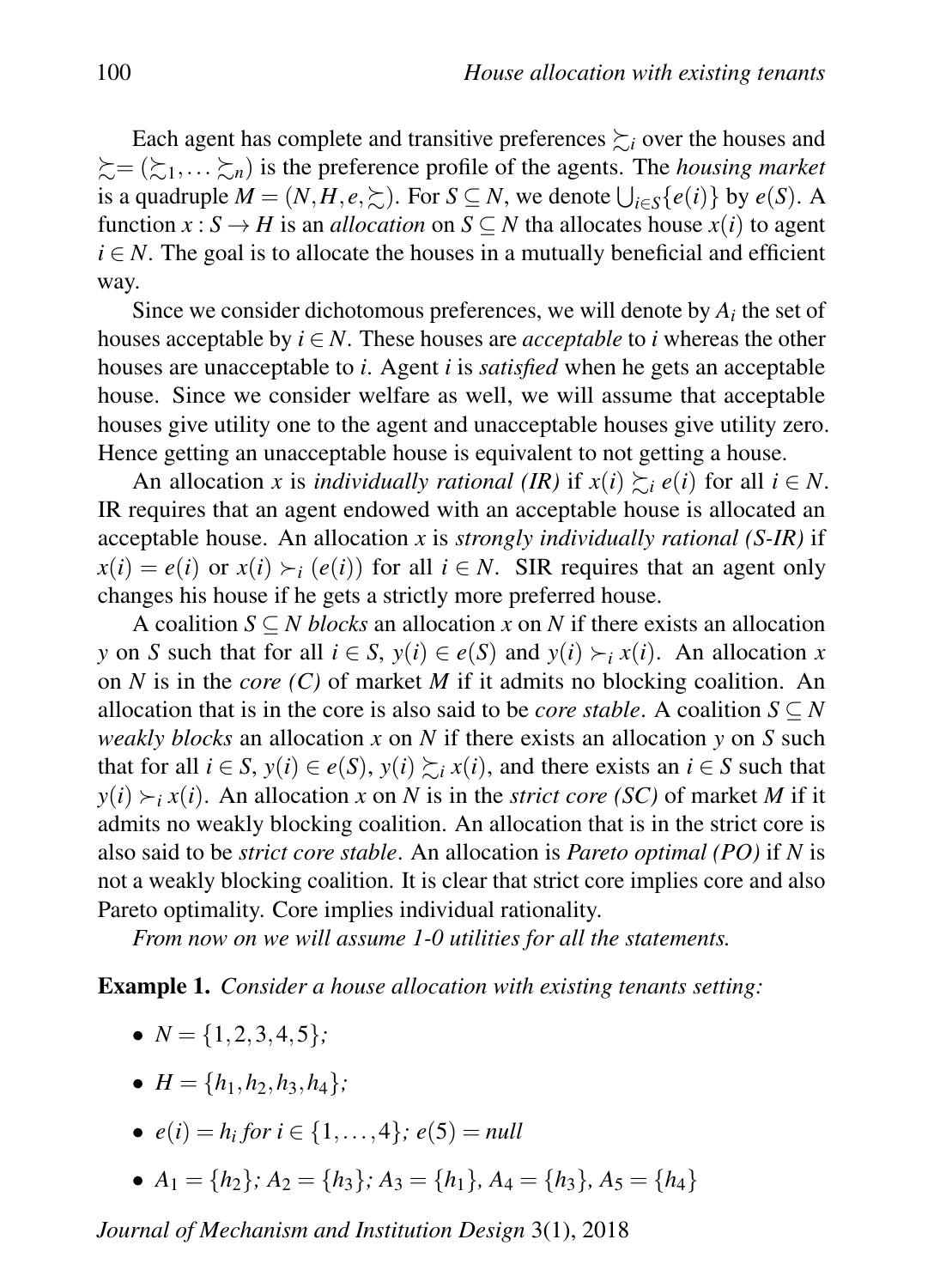*A feasible S-IR outcome is allocation x such that*  $x(1) = h_2$ ,  $x(2) = h_3$ ,  $x(3) = h_4$  $h_1$ ,  $x(4) = h_4$ , and  $x(5) = null$ .

*A feasible IR and Pareto optimal outcome is allocation*  $\gamma$  *such that*  $\gamma(1)$  =  $h_2$ ,  $y(2) = h_3$ ,  $y(3) = h_1$ ,  $y(4) = null$ , and  $y(5) = h_4$ .

It is obvious that S-IR implies IR. We also observe the following.

Proposition 1. *An allocation that maximizes welfare subject to S-IR may have less welfare than an allocation that maximizes welfare subject to IR.*

*Proof.* Consider the setting in which there are two agents and both agents have zero value houses but one agent wants the other agent's house. The only feasible S-IR allocation is the endowment allocation whereas there exists an IR allocation in which one agents gets an acceptable. П

### 4. MECHANISMS

We present two mechanisms: MSIR and MIR. MSIR satisfies the maximum number of agents subject to the S-IR constraint. MIR satisfies the maximum number of agents subject to the IR constraint. Both mechanisms are based on constructing a bipartite graph that admits a perfect matching and repeatedly modifying the graph while still ensuring that the graph still has a maximum weight perfect matching. The mechanisms are parametrized by a permutation  $\pi$  that is a function  $\pi : N \to N$ . The function specifies an ordering of the agents in *N* so that  $\pi(j)$  is the *j*-th agent in the ordering.

### 4.1. The MSIR Mechanism

The MSIR mechanism is specified as Algorithm [1.](#page-5-0)

Example 2. *Let us illustrate how the MSIR mechanism works on the setting in Example* [1.](#page-6-0) Suppose  $\pi = 12345$ *. First we form a graph in Figure 1. We find a perfect matching that satisfies the most number of agents subject to S-IR. Such a matching can satisfy at most 3 agents. We go through permutation* 12345 *and check whether there exists a matching that satisfies 3 agents, does not violate S-IR, satisfied the guarantees of previous agents in the permutation, and still satisfies the current agent in the permutation. If yes, that agent is guaranteed to be satisfied from now. After agents 1, 2, and 3 are processed, we know that 1 should get h*2*, 2 should get h*<sup>3</sup> *and 3 should get h*1*. S-IR requires that 4 and*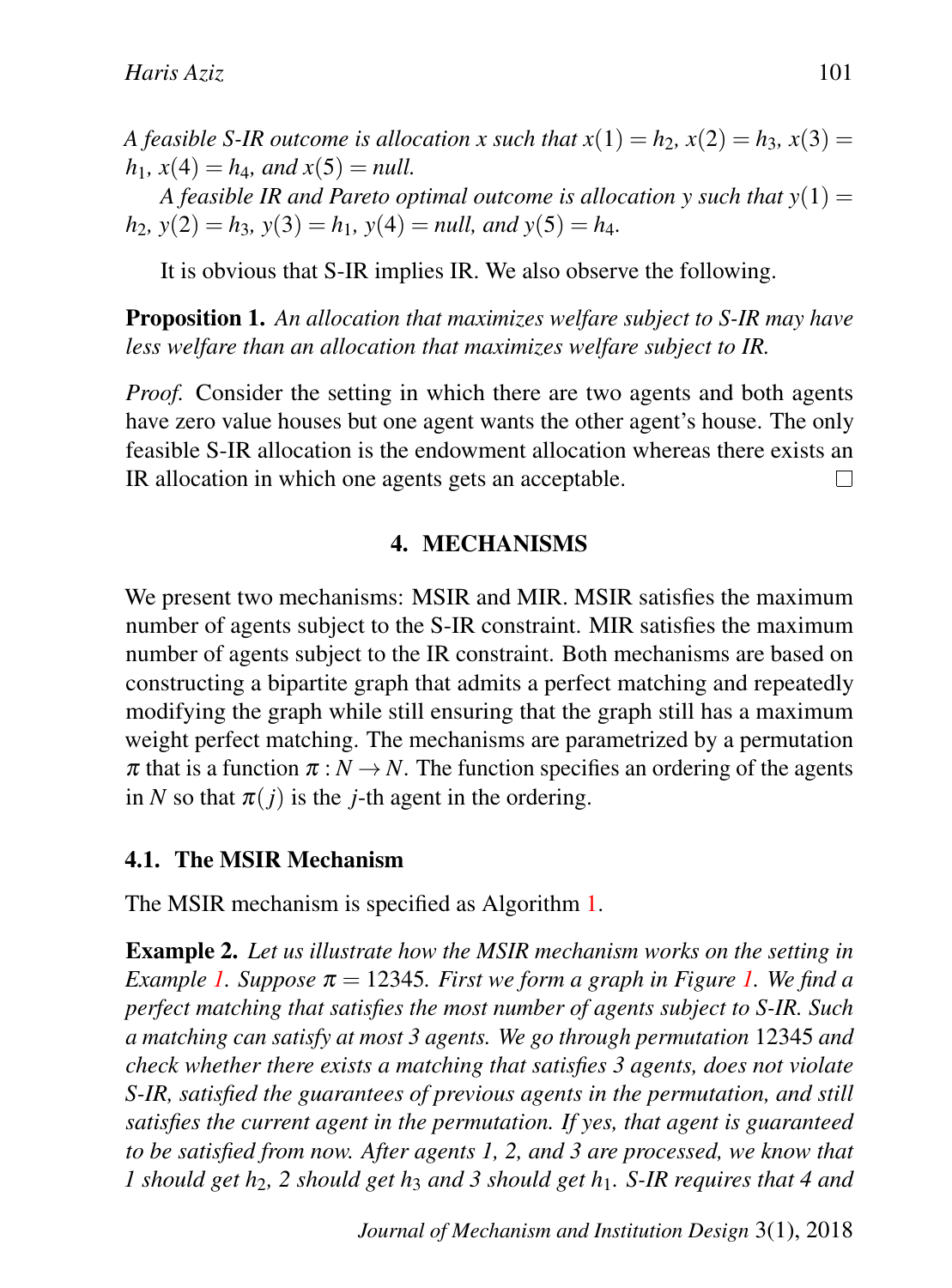### Algorithm 1 MSIR

**Input:**  $(N, H, (A_1, \ldots, A_n), e)$ 

**Output:** Allocation  $(x(1),...,x(n))$ 

- 1 Consider weighted graph  $G = (A \cup B, E, w)$ . Set *k* to  $|n m|$ . If  $m > n$ , then  $A = N \cup D_N$ where  $D_N = \{d_1, \ldots, d_k\}$ . If  $n > m$ , then  $B = H \cup D_H$  where  $D_H = \{o_1, \ldots, o_k\}$ . If  $n = m$ , then  $A = N$  and  $B = H$ . *E* is defined as follows:
	- For each  $a \in N$  and  $b = e(a)$ , add  $\{a,b\} \in E$  with  $w(\{a,b\}) = 0$  if  $b \notin A_a$  and *w*({*a*,*b*}) = 1 if *b* ∈ *A*<sub>*a*</sub>.
	- For each  $a \in N$  such that  $e(a) \neq null$ ,  $e(a) \notin A_a$ , and each  $b = H \setminus \{e(a)\}$  such that  $b \in A_a$ , add  $\{a,b\} \in E$  with  $w(\{a,b\}) = 1$ .
	- For each  $a \in N$  such that  $e(a) = null$  and each  $b \in B$ , add  $\{a, b\} \in E$  with  $w({a,b}) = 0$  if  $b \notin A_a$  and  $w({a,b}) = 1$  if  $b \in A_a$ .
	- For each  $b \in D_H$  and each  $a \in \{a \in N : e(a) = null\}$ , add  $\{a, b\} \in E$  with  $w({a,b}) = 0.$
	- For each  $a \in D_N$  and each  $b \in B$ , add  $\{a, b\} \in E$  with  $w(\{a, b\}) = 0$ .

{Note that if an agent has an acceptable endowment, then he only has an edge to his endowment. An agent with an unacceptable endowment only has edges with his endowment as well as the acceptable houses.}

- 2 Compute a maximum weight perfect matching of *G*. Let the weight of the matching be *W*.
- 3 Take a permutation (ordering)  $\pi$  of the elements in *N*. Denote by  $\pi(i)$  the *i*-th element in the ordering.
- 4 for  $i=1$  to  $n$  do
- 5 Set  $t_{\pi(i)}$  to 1.
- 6 Remove from *G* each edge  $\{\pi(i), b\} \in E$  such that  $w(\{\pi(i), b\}) = 0$ . Compute a maximum weight perfect matching of *G*. If the weight is less than *W* or if there does not exist a perfect matching, then put back the removed edges and set  $t_{\pi(i)}$  to 0. {Variable  $t_{\pi(i)}$  keeps track of whether agent  $\pi(i)$  should get an acceptable house or not.}
- 7 end for
- 8 Compute a maximum weight perfect matching *M* of *G*. Consider the allocation *x* in which each agent *i*  $\in$  *N* gets a house that it is matched to in *M*. If *i*  $\in$  *N* is matched to a dummy house, its allocation is null.
- <span id="page-5-0"></span>9 return  $(x(1),...,x(n))$

*5 do not get any new house. Hence the result is the same as allocation x in Example [1.](#page-3-0)*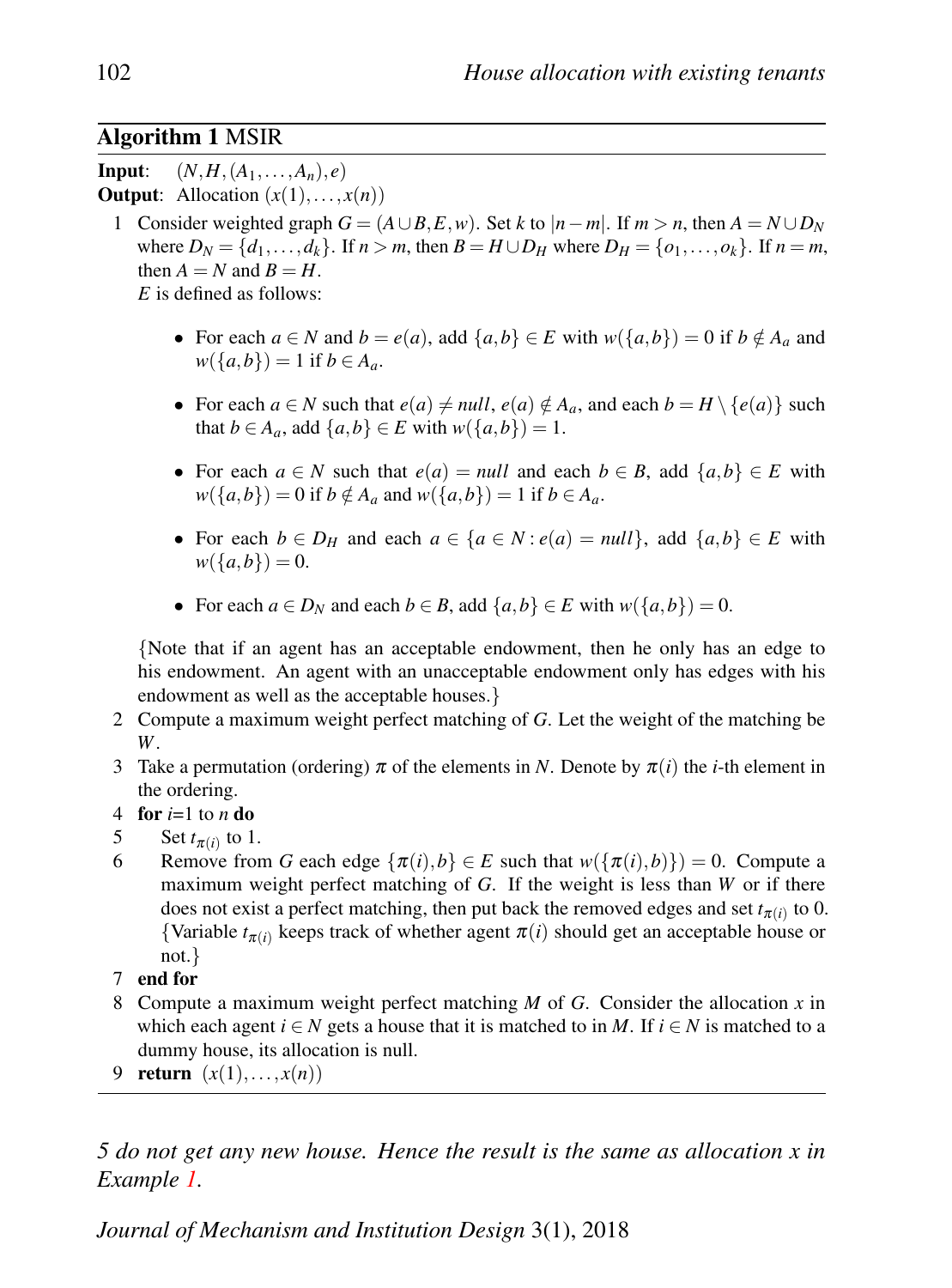<span id="page-6-0"></span>

Figure 1: Initial graph *G* when running MSIR over the instance in Example [1.](#page-3-0) The solid edges have weight 1 whereas the dotted edges have weight 0. A perfect matching with the maximum weight has weight 3.

## Proposition 2. *MSIR runs in polynomial-time.*

*Proof.* The graph *G* has  $O(n+m)$  vertices. The graph is modified at most  $O(n)$  times. Each time, a maximum weight perfect matching is computed that takes polynomial time  $|V(G)|^3$  [\(Korte & Vygen,](#page-12-8) [1999\)](#page-12-8). П

## Proposition 3. *MSIR returns an allocation that is S-IR.*

*Proof.* Throughout the algorithm, we make sure that *G* admits a perfect matching. If a modification to *G* leads to a lack of a perfect matching, then such a modification is reversed. An agent with an endowment only has an edge to his endowment or to an acceptable house. Therefore while a perfect matching exists, an agent with a non-null endowment cannot be matched to an unacceptable house other than his endowment. Thus MIR returns an allocation that is S-IR. П

Proposition 4. *MSIR returns an allocation that satisfies the maximum number of agents subject to S-IR.*

*Proof.* Throughout the algorithm, we make sure that *G* admits a perfect matching which ensures that the corresponding allocation satisfies S-IR. An agent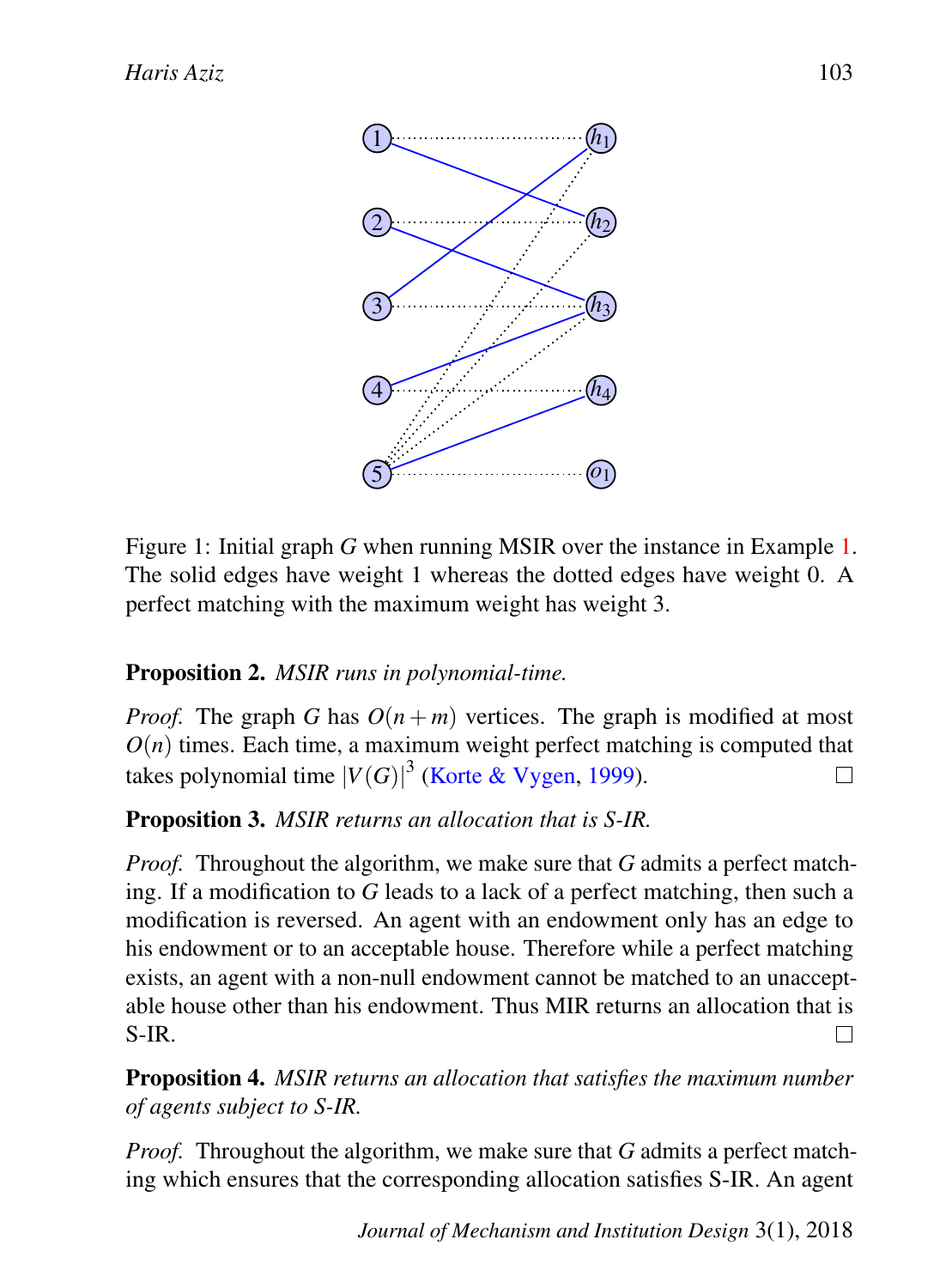with an acceptable endowment does not have an edge to any other house so he has to be allocated his endowment. An agent with an unacceptable endowment either has an edge to his endowment and to houses that are acceptable. Hence, in a perfect matching, the agent either gets his endowment or an acceptable house. Given this condition, we compute the maximum weight perfect matching. This implies that the corresponding allocation satisfies the maximum  $\Box$ number of agents under the S-IR constraint.

Corollary 1. *MSIR returns an allocation that is Pareto optimal among the set of S-IR allocations.*

*Proof.* Assume for contradiction that the MSIR allocation is Pareto dominated by an S-IR allocation. But this means that the MSIR allocation does not satisfy the maximum number of agents.  $\Box$ 

### Proposition 5. *MSIR is strategyproof.*

*Proof.* MSIR returns a perfect matching of weight *W*. During the running of MSIR, each time a modification is made to the graph *G*, it is ensured that *G* admits a perfect matching of weight *W*. Assume for contradiction that MSIR is not strategyproof and some agent  $i \in N$  with turn k in permutation  $\pi$  gets a more preferred house when he misreports. This means that agent *i* gets an unacceptable house when he reports the truthful preference  $A_i$ . Let the allocation be *x*. This implies that in permutation  $\pi$ , when *i*'s turn comes, there exists no feasible maximum weight perfect matching of weight *W* in which *i* gets an acceptable house and each agent  $\pi(j)$  preceding *i* in permutation  $\pi$  gets  $t_{\pi(i)}$  acceptable houses. Since *i* can get a more preferred house by misreporting, *i* gets an acceptable house if he reports  $A'_i$ . Let such an allocation be  $x'$ . Note that  $x'$  is a feasible maximum weight perfect matching even when *i* tells the truth and even if each agent  $\pi(j)$  preceding *i* in permutation  $\pi$  gets  $t_{\pi(i)}$  acceptable houses. But this is a contradiction because there does exist a feasible maximum weight perfect matching of weight *W* in which *i* gets an acceptable house and each agent preceding *i* in permutation  $\pi$  gets  $t_{\pi(i)}$ acceptable houses.  $\Box$ 

Lemma 1. *For 1-0 utilities, any S-IR welfare maximizing allocation is core stable.*

*Proof.* Suppose that there is a blocking coalition *S*. It can only consist of agents who did not get an acceptable house in the allocation. S-IR implies that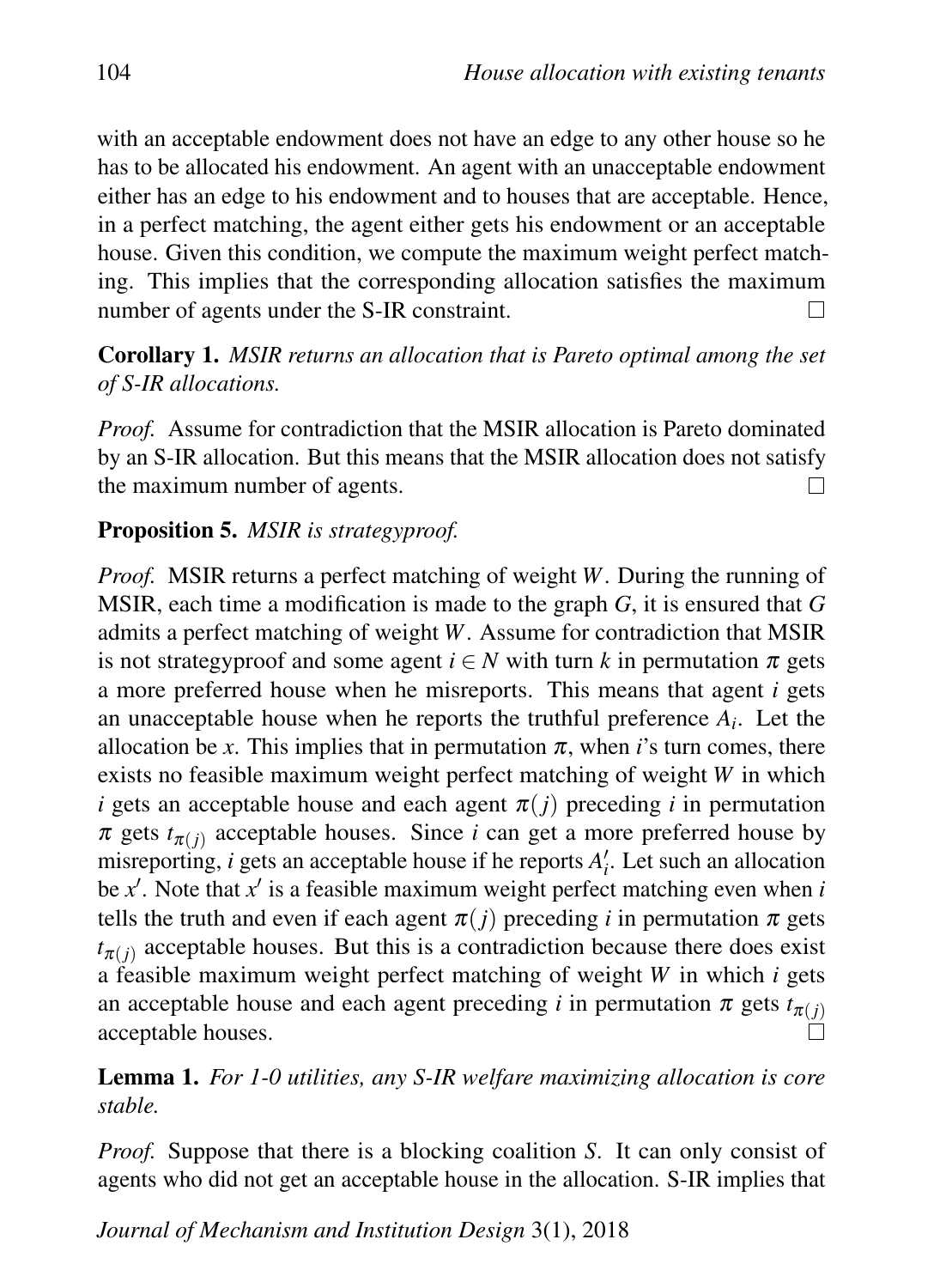agents who originally own an acceptable house keep the acceptable house. If an agent  $i \in N$  is in S who does not originally own any house, he cannot be part of *S* because he has nothing to give to other agents, so other agents can satisfy each other without letting *i* be a member of *S*. Therefore, *S* consists of those agents who owned an unacceptable house and are allocated an unacceptable house. Due to S-IR, agents in *S* are allocated their own house. Now if *S* admits a blocking coalition this implies that the S-IR welfare maximizing allocation was not S-IR welfare maximizing which is a contradiction. П

In view of the lemma, we derive the following statement.

Proposition 6. *MSIR returns an allocation that is core stable.*

### 4.2. The MIR Mechanism

The MIR mechanism is specified as Algorithm [2.](#page-10-0) The main difference between MIR and MSIR is that we impose the less restrictive IR constraint for MIR rather than the S-IR constraint. In MIR, an agent who owns an acceptable house is willing to get some other acceptable house. If the agent owns an unacceptable house, he is willing to give that house to someone else even if he does not get an acceptable house in return.

Example 3. *Let us illustrate how the MIR mechanism works on the setting in Example [1.](#page-3-0) Suppose*  $\pi = 12345$ *. First we form a graph in Figure [2.](#page-9-0) We then find a perfect matching that satisfies the most number of agents subject to IR. Such a matching can satisfy at most 4 agents. We go through permutation* 12345 *and check whether there exists a matching that satisfies 4 agents, does not violate IR, satisfies the guarantees of the previous agents in the permutation, and still satisfies the current agent in the permutation. If yes, we require that agent to be satisfied. After agents 1, 2, and 3 are processed, we know that 1, 2, and 3 can be satisfied by giving them h*2*, h*3*, and h*<sup>1</sup> *respectively. Agent 4 cannot be satisfied while requiring agents 1, 2, and 3 to be satisfied. The last agent 5 can be satisfied without violating IR or resulting in some agent among 1, 2, and 3 to be not satisfied. The outcome is the same as allocation y in Example [1.](#page-3-0)*

Proposition 7. *MIR runs in polynomial-time.*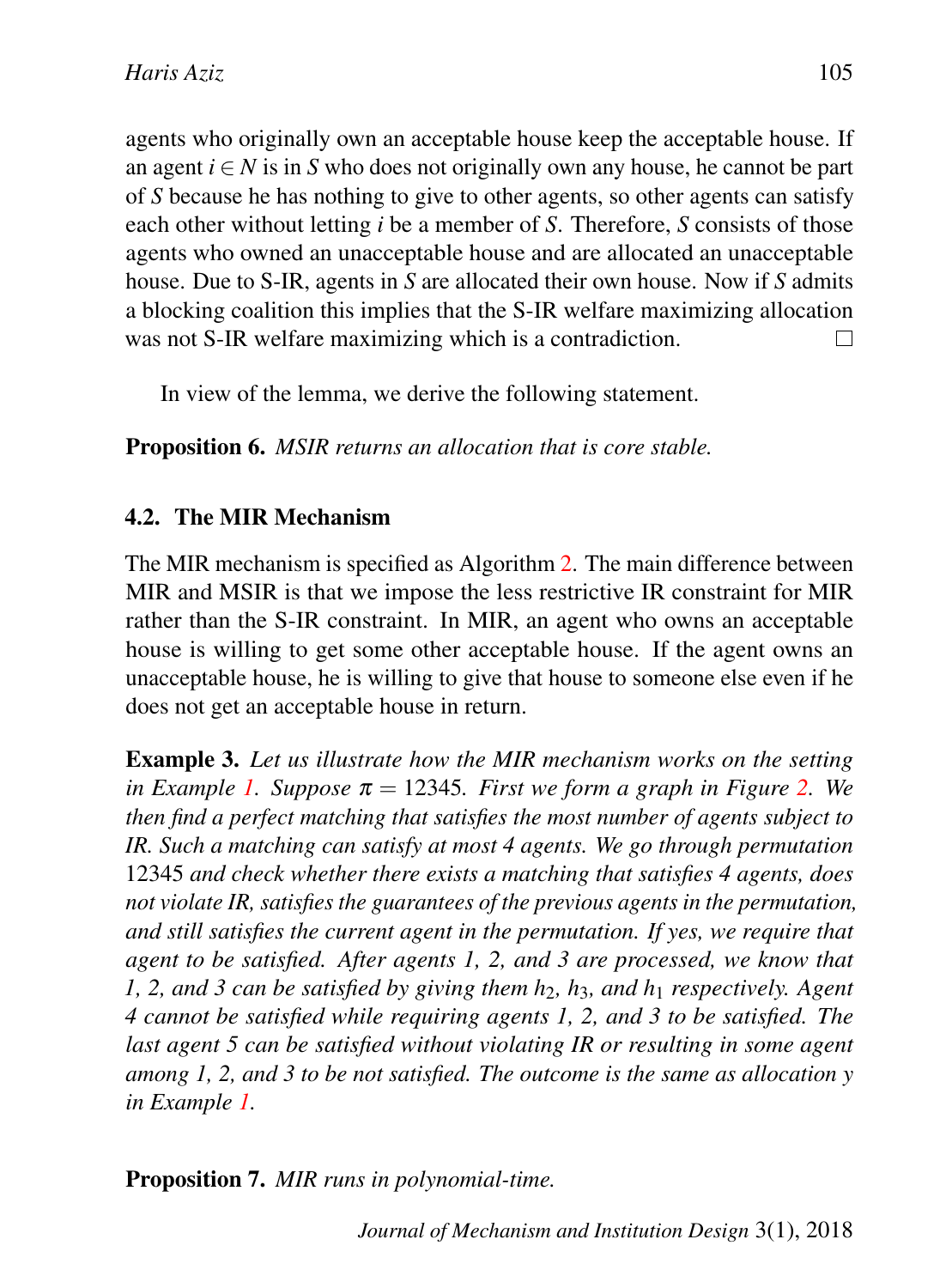<span id="page-9-0"></span>

Figure 2: Initial graph *G* when running MIR over the instance in Example [1.](#page-3-0) The solid edges have weight 1 whereas the dotted edges have weight 0. A perfect matching with the maximum weight has weight 4.

*Proof.* The graph *G* has  $O(n+m)$  vertices. The graph is modified at most  $O(n)$  times. Each time, a maximum weight perfect matching is computed that takes time  $|V(G)|^3$  [\(Korte & Vygen,](#page-12-8) [1999\)](#page-12-8).  $\Box$ 

## Proposition 8. *MIR returns an allocation that is IR.*

*Proof.* Throughout the algorithm, we make sure that *G* admits a perfect matching. If a modification to *G* leads to a lack of a perfect matching, then such a modification is reversed. An agent with an acceptable endowment only has an edge to his endowment or to other acceptable houses. Therefore while a perfect matching exists, an agent with an acceptable endowment can only be matched to an acceptable house. Thus MIR returns an allocation that is IR.  $\square$ 

Proposition 9. *MIR returns an allocation that satisfies the maximum number of agents subject to IR.*

*Proof.* Throughout the algorithm, we make sure that *G* admits a perfect matching which ensures that the corresponding allocation satisfies IR. Given this condition, we compute the maximum weight perfect matching. This implies that the corresponding allocation satisfies the maximum number of agents under the IR constraint.  $\Box$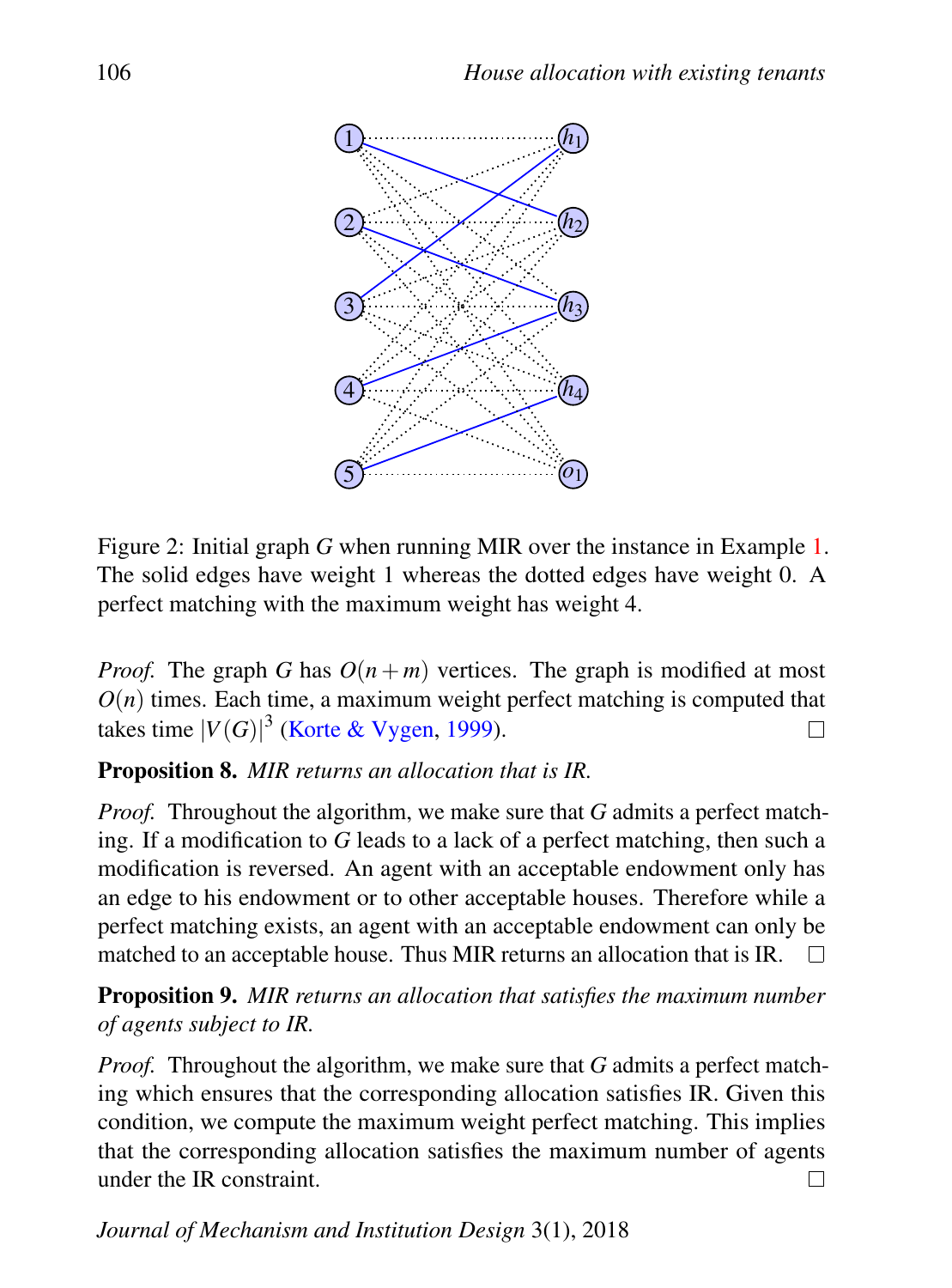### Algorithm 2 MIR

**Input:**  $(N, H, (A_1, \ldots, A_n), e)$ Output:  $(x(1),...,x(n))$ 

1 Consider weighted graph  $G = (A \cup B, E, w)$ . Set *k* to  $|n - m|$ . If  $m > n$ , then  $A = N \cup D_N$ where  $D_N = \{d_1, \ldots, d_k\}$ . If  $n > m$ , then  $B = H \cup D_H$  where  $D_H = \{o_1, \ldots, o_k\}$ . If  $n = m$ , then  $A = N$  and  $B = H$ .

*E* is defined as follows:

- For each  $a \in N$  and  $b = e(a)$ , add  $\{a,b\} \in E$  with  $w(\{a,b\}) = 0$  if  $b \notin A_a$  and *w*({*a*,*b*}) = 1 if *b* ∈ *A*<sub>*a*</sub>.
- For each  $a \in N$  and each  $b \in H \setminus \{e(a)\}\$  such that  $b \in A_a$ , add  $\{a,b\} \in E$  with  $w({a,b}) = 1.$
- For each  $a \in N$  such that  $e(a) = null$  and each  $b \in B$ , add  $\{a, b\} \in E$  with  $w({a,b}) = 0$  if  $b \notin A_a$  and  $w({a,b}) = 1$  if  $b \in A_a$ .
- For each  $a \in N$  such that  $e(a) = h$  and  $h \notin A_a$  and each  $b \in B$ , add  $\{a, b\} \in E$  with  $w({a,b}) = 0$  if  $b \notin A_a$  and  $w({a,b}) = 1$  if  $b \in A_a$ .
- For each  $b \in D_H$  and each  $a \in \{a \in N : e(a) \notin A_a\}$ , add  $\{a,b\} \in E$  with  $w({a,b}) = 0.$
- For each  $a \in D_N$  and each  $b \in B$ , add  $\{a,b\} \in E$  with  $w(\{a,b\}) = 0$ .

{Note that if an agent has an acceptable endowment, he only has edges with acceptable houses. An agent with an unacceptable endowment has an edge to every  $b \in B$ .}

- 2 Compute a maximum weight perfect matching of *G*. Let the weight of the matching be *W*.
- 3 Take a permutation (ordering)  $\pi$  of the elements in *N*. Denote by  $\pi(i)$  the *i*-th element in the ordering.
- 4 for  $i=1$  to *n* do
- 5 Set  $t_{\pi(i)}$  to 1.
- 6 Remove from *G* each edge  $\{\pi(i), b\} \in E$  such that  $w(\{\pi(i), b\}) = 0$ . Compute the maximum weight perfect matching of *G*. If the weight is less than *W* or if there does not exist a perfect matching, then put back the removed edges and set  $t_{\pi(i)}$  to 0. {Variable  $t_{\pi(i)}$  keeps track of whether agent  $\pi(i)$  should get an acceptable house or not.}
- 7 end for
- 8 Compute a maximum weight perfect matching *M* of *G*. Consider the allocation *x* in which each agent  $i \in N$  gets a house that it is matched to in *M*. If  $i \in N$  is matched to a dummy house, its allocation is null.
- <span id="page-10-0"></span>9 return  $(x(1),...,x(n))$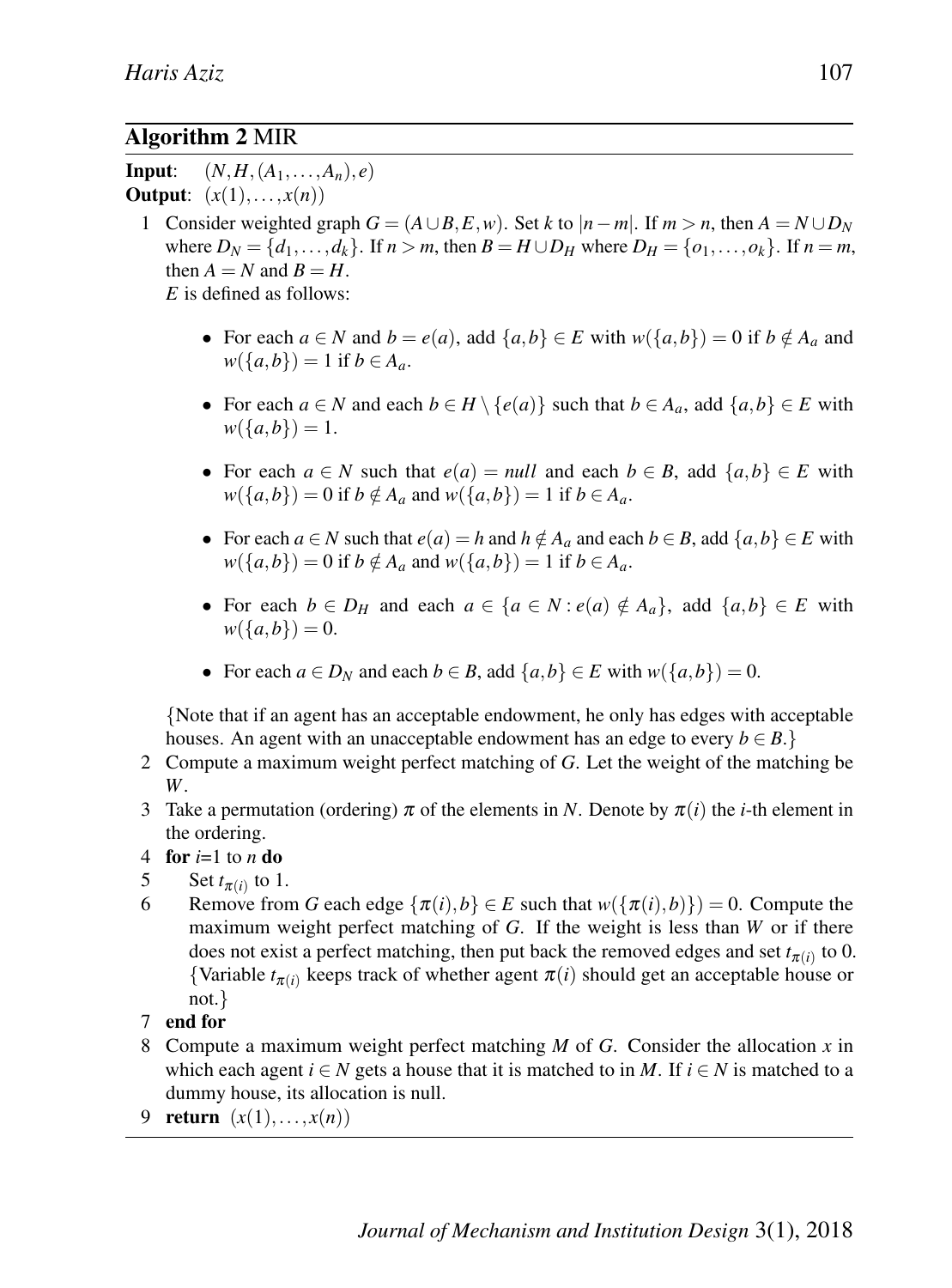Lemma 2. *An allocation that maximizes welfare subject to IR has the same welfare even if IR is not imposed.*

*Proof.* A matching is maximum size if and only if there exist no improving path, which is an alternating path starting from an unmatched agent and ending with an unallocated house (König's theorem (see e.g., Lovász & Plummer, [2009\)](#page-13-7)). Therefore if the obtained individually rational matching, *M*, was not maximum size then we could improve its size in such a way that all matched agents in *M* remain matched, contradicting with the maximality of *M* among IR matchings.  $\Box$ 

As a result of the lemma, we obtain the following proposition.

Proposition 10. *MIR returns an allocation that satisfies the maximum number of agents.*

Corollary 2. *MIR returns an allocation that is Pareto optimal.*

The argument for MIR being strategyproof is exactly the same as that of MSIR being strategyproof.

Proposition 11. *MIR is strategyproof.*

For housing markets, in contrast to MSIR, MIR may not be core stable.

Proposition 12. *For 1-0 utilities, an IR welfare maximizing allocation may not be core stable.*

*Proof.* Consider a four agent setting in which each agent owns a house unacceptable to himself. Agent 2 owns a house that is acceptable to 4 and 1 and agent 1 owns a house that is acceptable to 2 and 3. Consider an allocation in which agent 3 gets 1's house and 4 gets 2's house. Such an allocation is IR and satisfies the maximum number of agents. However, it is not core stable because 1 and 2 can form a blocking coalition.  $\Box$ 

In this paper, two new mechanisms called MSIR and MIR were introduced. See Table [1](#page-12-9) for a summary of properties satisfied by the mechanisms for house allocation with existing tenants.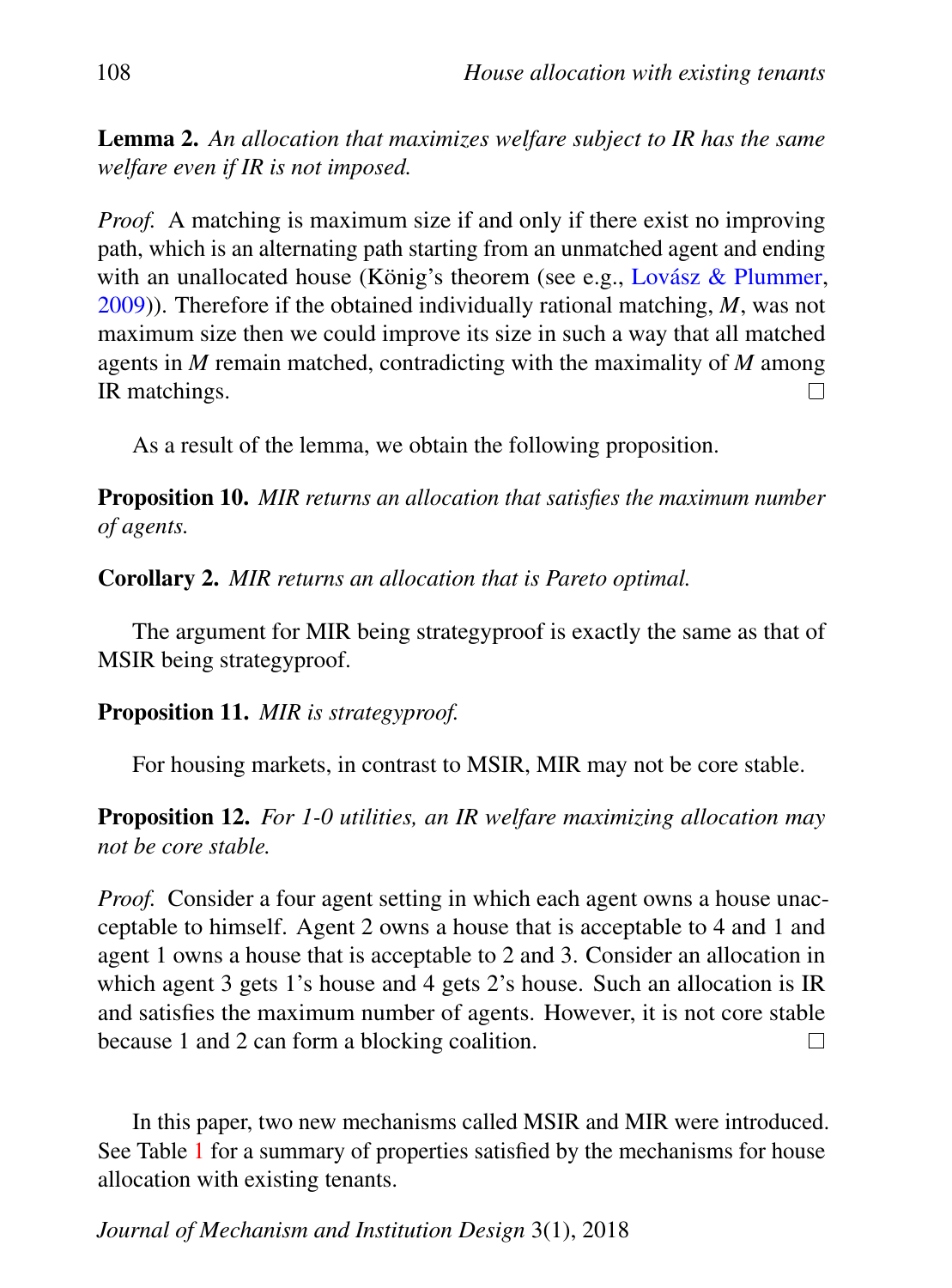<span id="page-12-9"></span>

|                             | <b>MSIR</b> |  |
|-----------------------------|-------------|--|
| Strategyproof               | $\div$      |  |
| $S-IR$                      | $\div$      |  |
| <b>IR</b>                   | ┿           |  |
| Core stable                 | $\pm$       |  |
| Pareto optimal              |             |  |
| Max welfare subject to S-IR | ┿           |  |
| Max welfare subject to IR   |             |  |
| Max welfare                 |             |  |

Table 1: Properties satisfied by mechanisms for house allocation with existing tenants with dichotomous preferences.

# References

- <span id="page-12-0"></span>Abdulkadiroğlu, A., & Sönmez, T. (1999). House allocation with existing tenants. Journal of Economic Theory, 88(2), 233–60.
- <span id="page-12-6"></span>Abraham, D., Blum, A., & Sandholm, T. (2007). Clearing algorithms for barter exchange markets: Enabling nationwide kidney exchanges. In: Proceedings of the 8th ACM Conference on Electronic Commerce (ACM-EC), ACM Press, 295–304.
- <span id="page-12-1"></span>Abraham, D. J., Cechlárová, K., Manlove, D. F., & Mehlhorn, K. (2005). Pareto optimality in house allocation problems. In: Proceedings of the 16th International Symposium on Algorithms and Computation (ISAAC), Vol. 3341 of Lecture Notes in Computer Science (LNCS), 1163–75.
- <span id="page-12-2"></span>Aziz, H., & de Keijzer, B. (2012). Housing markets with indifferences: A tale of two mechanisms. In: Proceedings of the 26th AAAI Conference on Artificial Intelligence (AAAI), 1249–55.
- <span id="page-12-7"></span>Biro, P., Manlove, D. F., & Rizzi, R. (2009). Maximum weight cycle packing in optimal kidney exchange programs. Discrete Mathematics, Algorithms and Applications, 1(4), 499–517.
- <span id="page-12-4"></span>Bogomolnaia, A., & Moulin, H. (2004). Random matching under dichotomous preferences. Econometrica, 72(1), 257–79.
- <span id="page-12-3"></span>Hylland, A., & Zeckhauser, R. (1979). The efficient allocation of individuals to positions. Journal of Political Econom, 87(2), 293–314.
- <span id="page-12-5"></span>Jaramillo, P., & Manjunath, V. (2012). The difference indifference makes in strategyproof allocation of objects. Journal of Economic Theory, 147(5), 1913–46.
- <span id="page-12-8"></span>Korte, B., & Vygen, J. (1999). Combinatorial optimization (5th ed.). Heidelberg, Germany: Springer-Verlag.